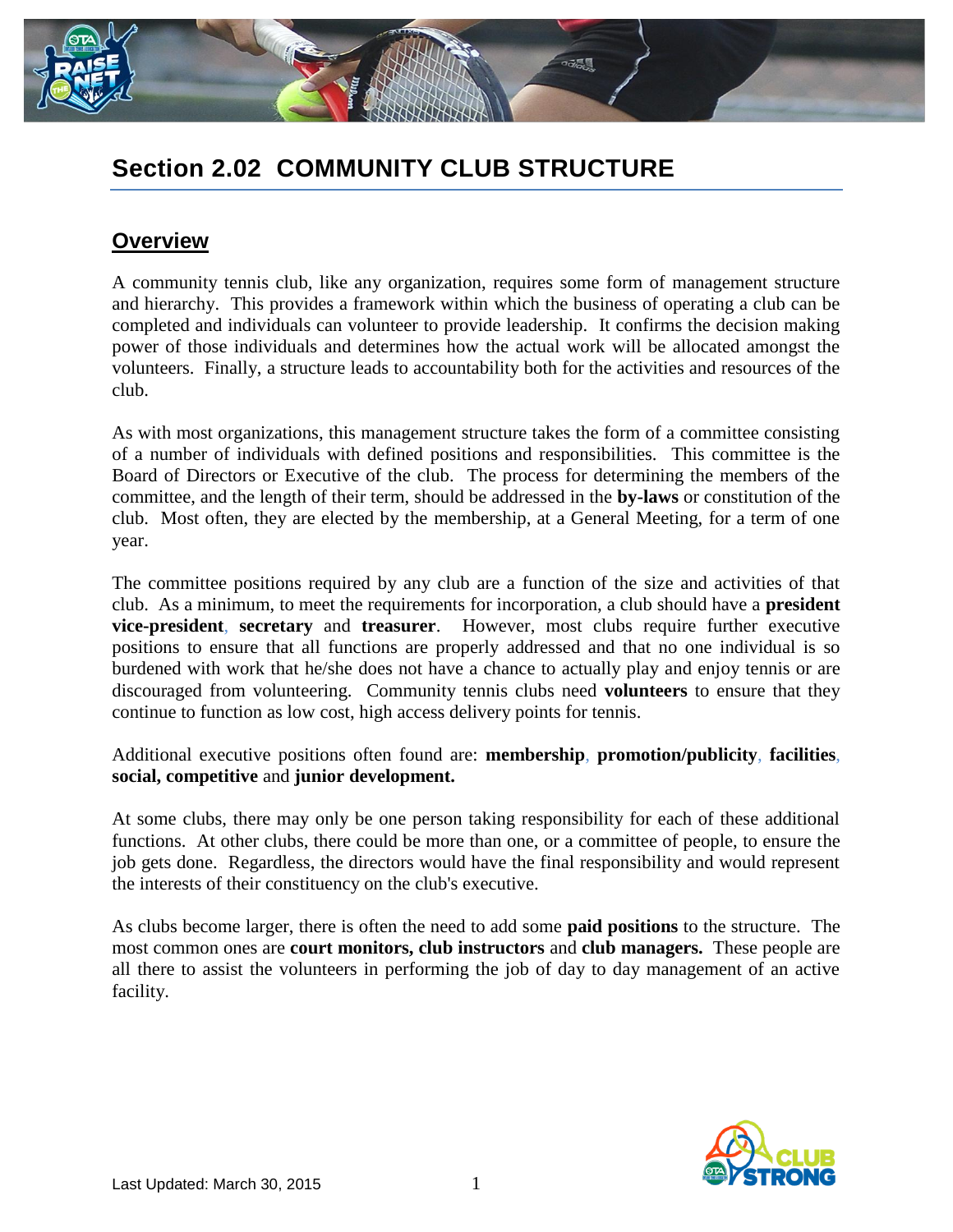

## **President**

The President should be providing leadership to the club and the club's executive. This person's specific functions are chairing meetings of the executive and managing the other volunteers and paid staff. He/she is also usually responsible for external relations such as dealing with the local municipality and the hiring of any staff positions the club may have. The President should also be involved with all the policy and major business decisions of the club and work with the Treasurer in the overall financial management.

However, the reality of the position can be quite different. Club presidents often find themselves taking on whatever extra jobs or problems arise during the course of the season. This often leads to hours of extra work assisting other executive when they are particularly busy with their own specific functions. The President is also the member of the executive most likely to fill in for another when that person is not available for reasons of vacation or other responsibilities.

In short, these additional functions probably fall into the category of providing leadership or doing what has to be done to ensure the job of operating a community tennis club gets done.

Strong leadership, decision making, communication and management skills (including volunteer management and the ability to delegate) will lead to success in this position. Also, a strong knowledge of, and experience with, the operations and function of the club, plus a good knowledge of tennis will be helpful.

# **Vice-President**

The Vice-President does not have a specified function. This is often the person who has been identified as the successor to the current President. Thus, the time as Vice-President is often seen as a period of apprenticeship and training. This person is required to fill in for the President when he/she is not available. This would include chairing meetings and any other jobs which are usually assigned to the President. Vice- Presidents should also be involved in policy and management decisions.

While this function seems appropriate, the reality is that it is often not a real job. Depending on the ability of the President to delegate, the Vice-President may go through an entire season with no real function. This is not wise as it is important that all volunteers have some specific responsibility which they can take on to ensure they remain interested in both the position and volunteering within the organization.

Two specific functions suggested for the Vice-President are volunteer recruitment and to serve as a club liaison person for the Ontario Tennis Association and the Regional Association. These two functions are suitable and important for the following reasons. To begin with, volunteer recruitment is often a problem at the community club level. Recruiting new people to take on the often thankless tasks of operating a community tennis club is not easy. If the Vice-President accepts this function, the process of continually finding new volunteers will

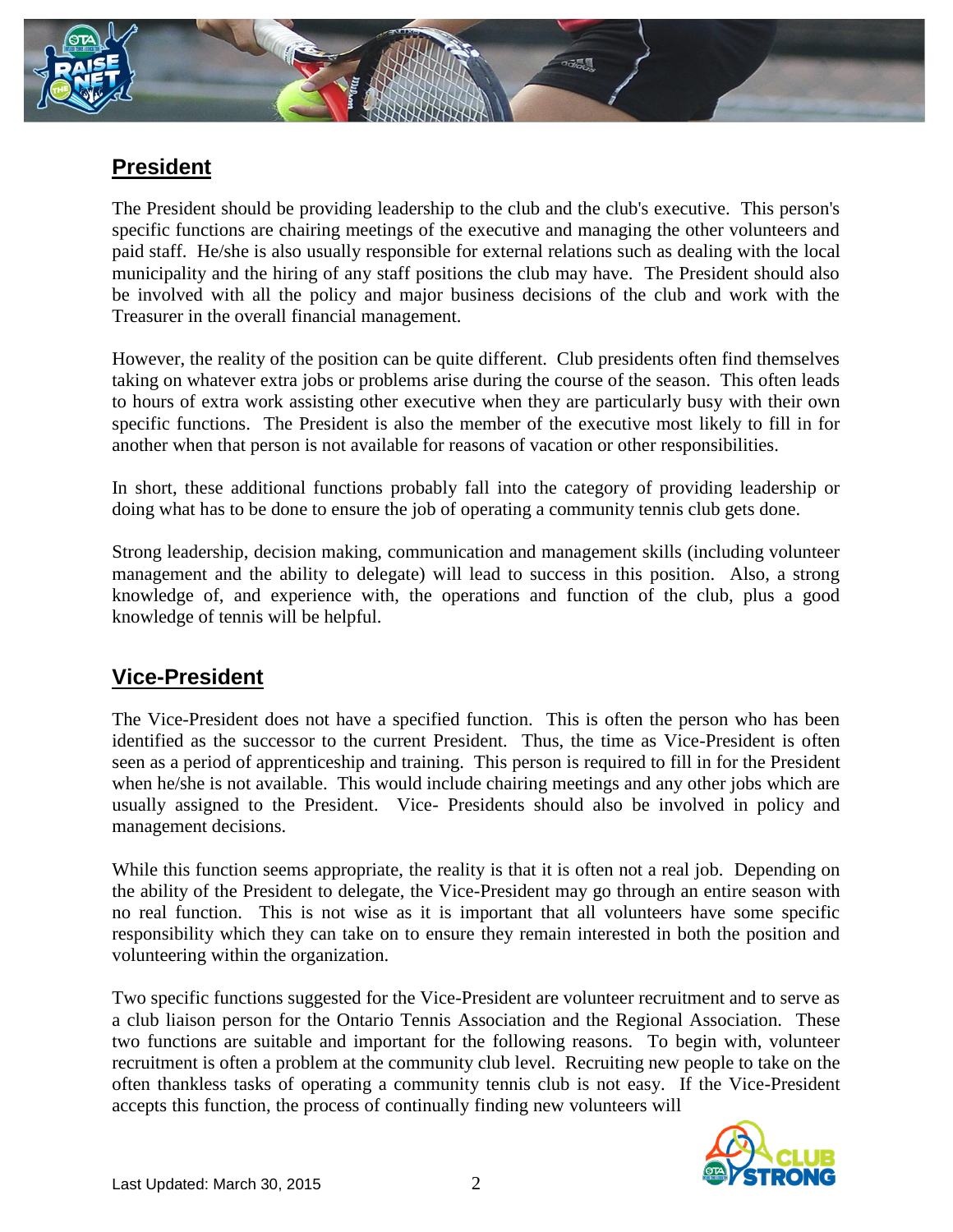

become formalized. As well, since the Vice-President is likely to succeed the President, it will allow that person to bring together his/her own team to take on the various executive tasks.

With respect to serving as a liaison person with the OTA and Regional Associations, they are involved with many different programs and services. Most of these have some specific application at the club level and are continually attempting to be communicated these to member clubs. Often, the information is not getting to the appropriate person at the club level or clubs feel they receive too much information from both areas.

If one specific member of the executive was designated as the contact and it was his/her responsibility to pass the information on to other members of the executive, these problems might be reduced. It would also serve to educate the Vice-President about the various programs and services offered. Thus, when that person becomes President, he/she would have a better knowledge of the OTA and Region and be better positioned to manage the members of his/her executive in taking advantage of the club's membership in the Association.

The qualities which a club should be looking for in recruiting a Vice-President would be similar to those listed for the President.

### **Secretary**

The Secretary's primary function is recording, preparing and circulating the minutes of executive and general meetings of the club. The minutes are extremely important to ensure that decisions made at these meetings are properly recorded for future reference.

As well, the Secretary is often given the responsibility of preparing external correspondence on behalf of the club. As with the President and Vice-President, this person is one of the senior members of the executive and should be a part of the policy and management decision making process.

This person should have exceptional written, communication and organizational skills. Access to a personal computer and competence with word processing software might also prove to be factors in succeeding with the position and help avoid becoming overwhelmed with the physical task of preparing professional looking minutes and correspondence.

### **Treasurer**

The Treasurer is responsible for the financial affairs of the club. As noted above, for reasons of internal control, this is usually done in conjunction with the other senior members of the executive such as the President, Vice-President and Secretary. However, the Treasurer has the ultimate responsibility to ensure that proper accounting and control procedures are in place so that all of the club's funds are properly accounted for.

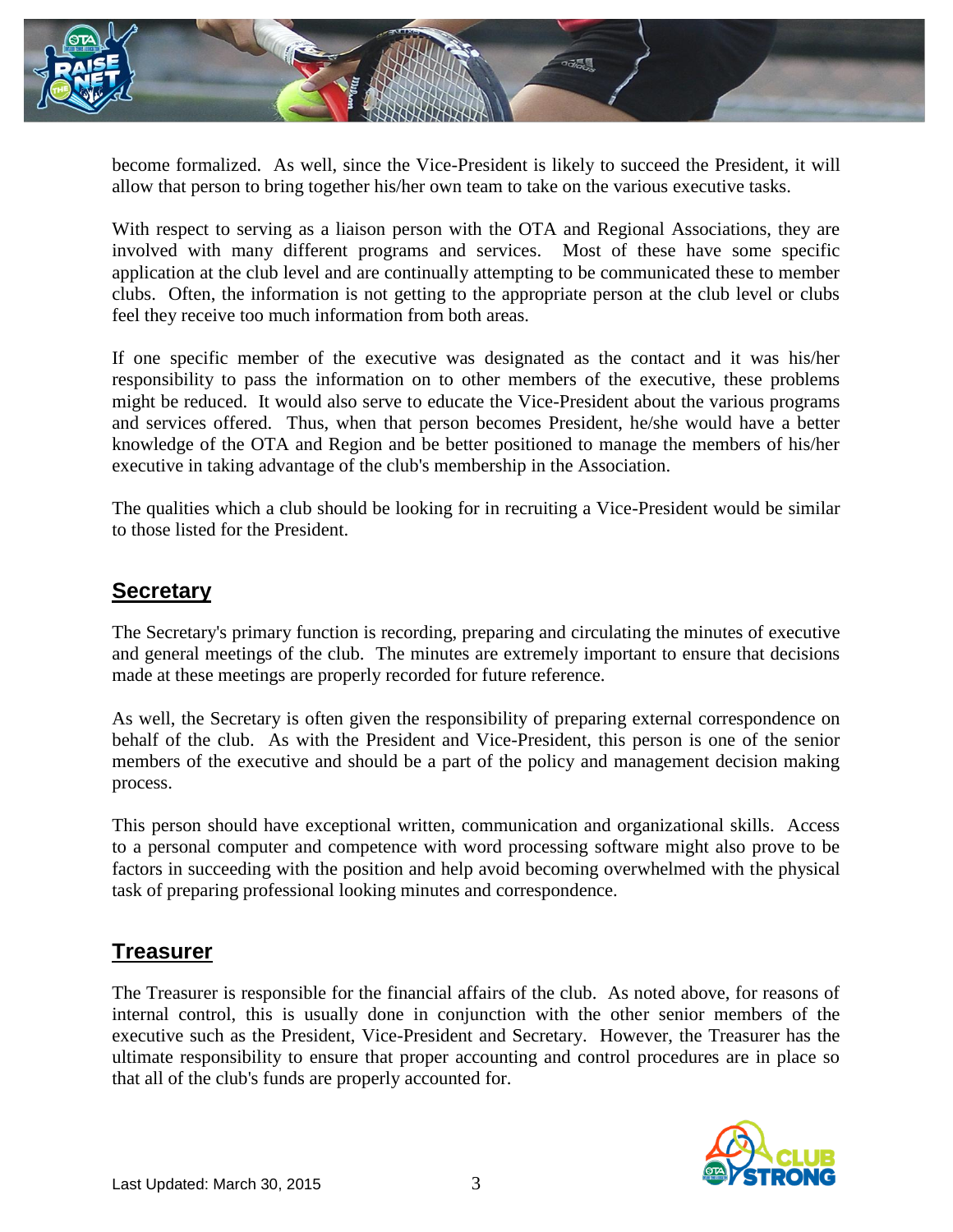

The Treasurer usually serves both a bookkeeping and controllership function for the club. This means taking responsibility for the orderly receipt, recording and depositing of funds, as well as the orderly payment of obligations and the recording of all cash disbursements.

The Treasurer should also prepare regular financial reports for the organization so that all members of the club have an understanding of the club's financial position. The Treasurer should take responsibility for working with other members of the executive to prepare the club's annual operating and capital budgets.

Needless to say, this is a position of tremendous responsibility. In the interest of proper internal control, we suggest that no funds be disbursed without the knowledge of the Treasurer. As well, all disbursements should require two signatures (one being the President's and the other either the Vice-President or Secretary).

Knowledge of accounting and finance principles and procedures as well as strong organizational and business skills should be considered in choosing this person. This is another position which can be made easier through the utilization of computerized systems.

### **Membership Director**

This person is responsible for managing the registering of members for the club and ensuring that membership targets are met. This function includes preparing and circulation of membership registration forms to old members as well as any new enquiries. This person would also receive all registrations and ensure the club's membership files are properly updated and accurate. He/she would also take responsibility for distributing membership cards and shoe tags to members as they register in addition to preparing each member's court booking tag for clubs which use this type of booking system.

In performing the membership registration function, this person is often the first member of the executive to handle any payment of membership fees. As such, it is important that this person works closely with the Treasurer to ensure that these funds are passed on quickly for deposit to the bank, and that proper notation is made as to which member's fees these are. For most clubs, it would be advisable to keep a computerized database of the membership registration. This will facilitate the process of preparing labels for the purpose of circulating newsletters to the members as well as registration forms to the prior year's membership each spring. It will also make it easier to track non returning members for follow up. Compiling this database could also be a responsibility of the membership director.

This position requires strong organizational skills. Access to and knowledge of computers and simple databases would also be an asset in the position.

### **Promotion and Publicity Director**

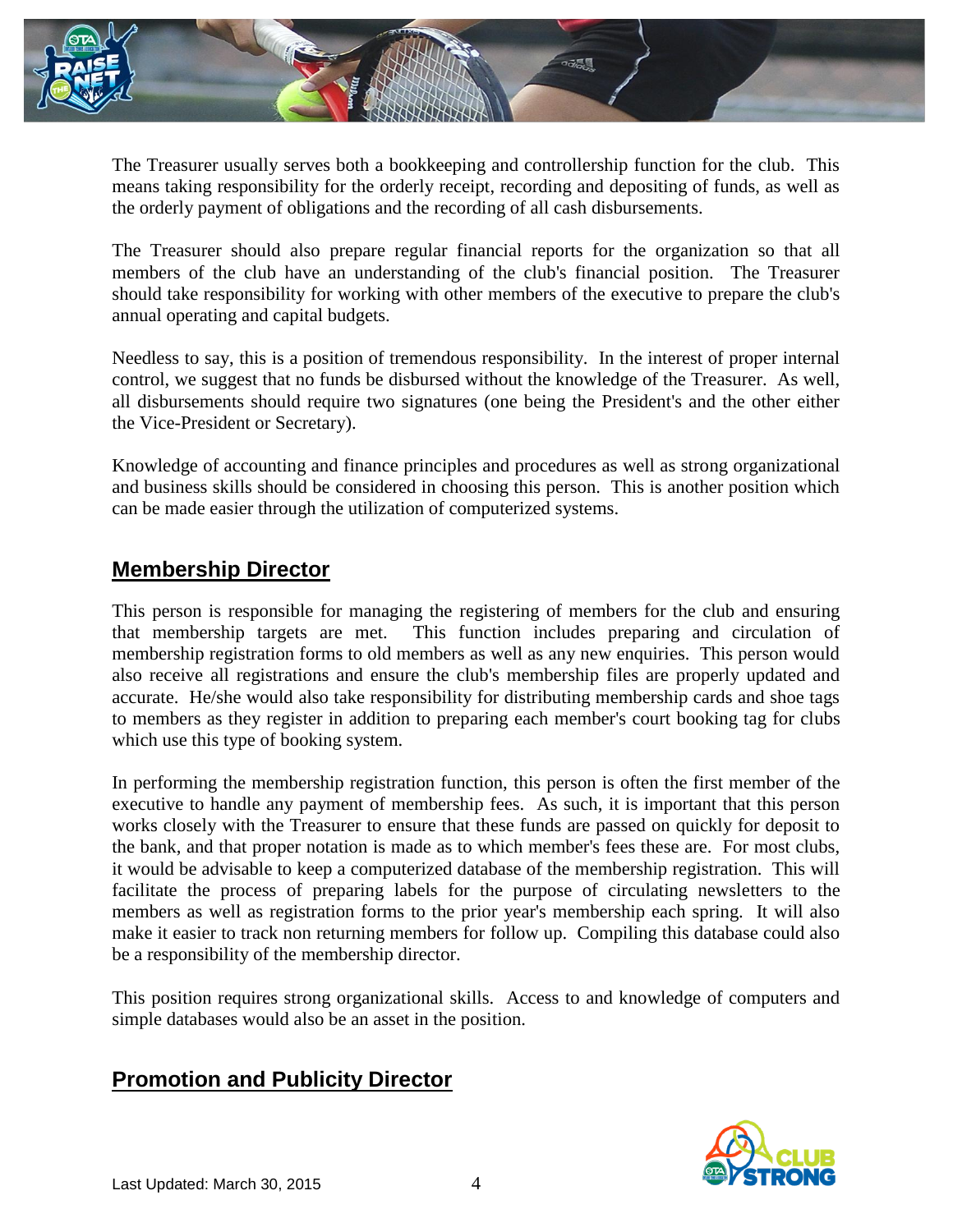

This person is responsible for **Promoting your club** externally, as well as the promotion of club events internally. This person must work closely with the Membership Director in preparing posters and or brochures to promote membership. In conjunction with the Membership Director, this person should be responsible for ensuring that membership targets are met.

This person must also work with other members of the executive to ensure that club events and programs are properly promoted to the membership through both posters and newsletters. As a final function, this individual might also take responsibility for securing local level sponsorship for the club's events and programs.

The position requires creativity, marketing and strong communication skills. Artistic ability may also be an asset.

# **Facilities Director**

This person is responsible for the general upkeep and maintenance of the facility. This usually includes organizing the annual putting up/taking down of nets and windscreens, occasional minor repair of club facilities and/or equipment and dealing with local contractors for jobs which are large or require specific expertise.

This person should have some basic technical knowledge or aptitudes. For clubs with clay courts, a knowledge of the specialized maintenance requirements would be beneficial. They may want to become involved with Clay Court Tennis Ontario (CCTO) at [www.tennisonclay.com.](http://www.tennisonclay.com/)

### **Social Director**

This individual is typically responsible for organizing recreational/social events at the club. Depending on the size of the club and the interest of the members, this may well be one of the busiest people on the executive.

Typically, this person works in conjunction with other members of the executive and the staff with respect to planning events, preparing promotional information and specific event delivery. One of the major responsibilities of the Social Director is the organization of refreshments for these events. Again, depending upon the event, this may range from doing some basic shopping and food preparation, to coordinating contributions of prepared food from a number of volunteers, or dealing with professional caterers.

This person needs to be well organized, attentive to details, financially responsible and creative. Someone who really enjoys organizing and hosting functions would do well in this position.

### **Competitive/Tournament Director**

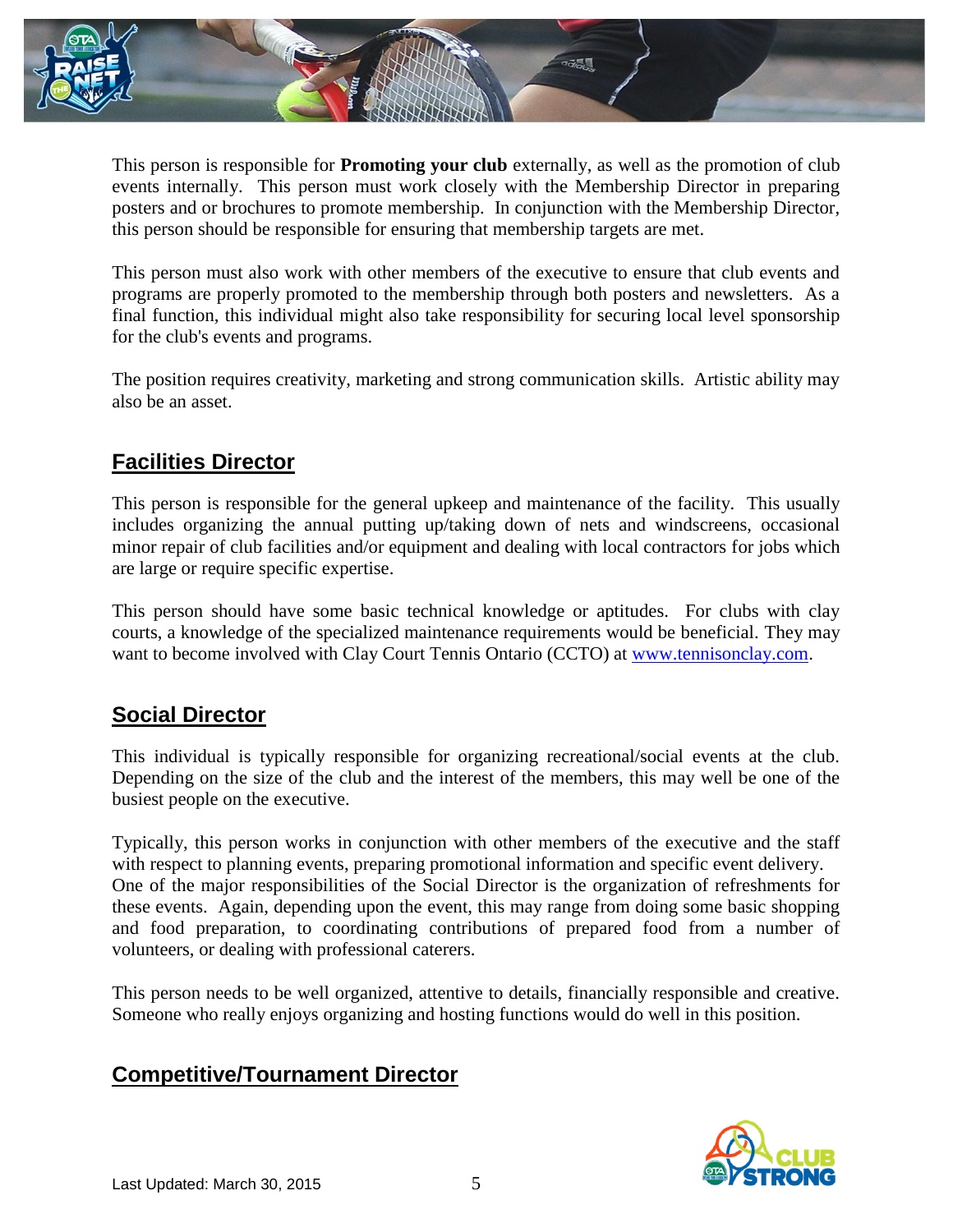

This individual takes on the responsibility of organizing competitive events and programs at the club. This includes house leagues, inter-club league teams and try-outs, ladders, club tournaments and any OTA sanctioned tournaments which the club might host. This person should be able to provide members with information on competitive tennis in the province.

This person is usually one of the keener competitive players at the club with a strong interest and experience in both league and tournament tennis. A strong knowledge of the rules governing competition and prior experience organizing tournaments would be assets.

### **Junior Development Director**

This individual is responsible for ensuring that a junior program is in place at the club and that it is functioning properly. This person should serve as an advocate for junior needs and concerns at the executive level. We would suggest that this person be involved in the process of hiring the club's pro.

Suggested programming which the Director should consider having in place would include lessons and camps, house leagues, ladders, inter-club leagues, tournaments, and varied junior social programs. This person should also be able to provide members with information on more advanced programs and competition for juniors and have a knowledge of present initiatives in the area of youth development.

A strong interest in, and commitment to, working with young people might be the most important qualities to look for in a Junior Director.

# **Paid Positions**

Beyond the volunteer executive positions, there are also paid positions within the structure of many community tennis clubs. The need and ability to afford these positions are usually dependent on the size of the club. The more paid staff there are, the more the volunteers can delegate some of the tasks of their various positions.

Typical paid positions are; manager, instructor(pro) and court monitor. A brief description of the function of each position is included below.

#### **Manager**

This person is paid to operate the club and ensure that the members' and directors' wishes are carried out on a day to day basis. While not specifically on the club's executive, this person is usually required to attend executive meetings.

As a member of the executive, however, it is important to remember this person is an employee